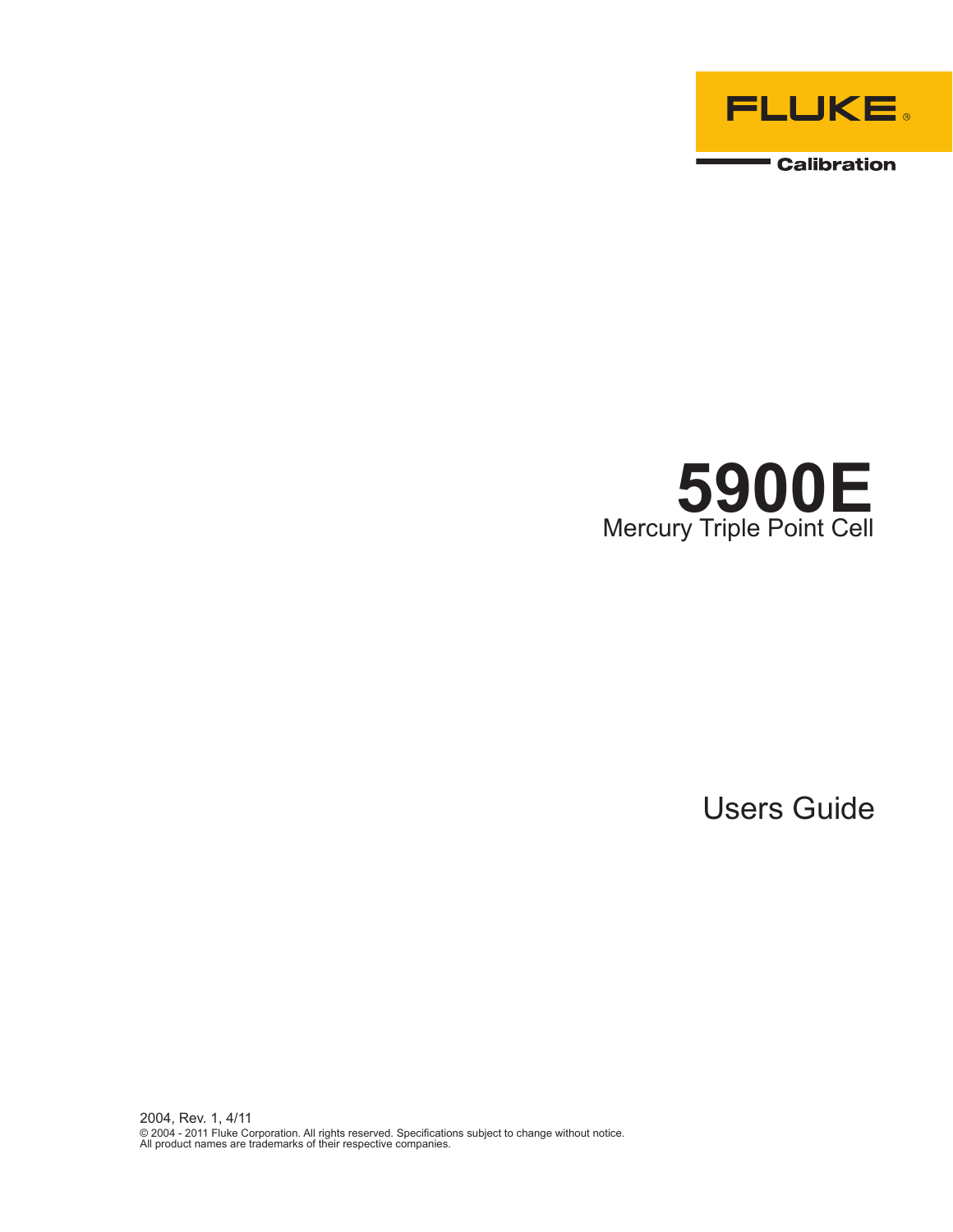#### **Limited Warranty & Limitation of Liability**

Each Fluke product is warranted to be free from defects in material and workmanship under normal use and service. The warranty period is one year and begins on the date of shipment. Parts, product repairs, and services are warranted for 90 days. This warranty extends only to the original buyer or end-user customer of a Fluke authorized reseller, and does not apply to fuses, disposable batteries, or to any product which, in Fluke's opinion, has been misused, altered, neglected, contaminated, or damaged by accident or abnormal conditions of operation or handling. Fluke warrants that software will operate substantially in accordance with its functional specifications for 90 days and that it has been properly recorded on non-defective media. Fluke does not warrant that software will be error free or operate without interruption.

Fluke authorized resellers shall extend this warranty on new and unused products to end-user customers only but have no authority to extend a greater or different warranty on behalf of Fluke. Warranty support is available only if product is purchased through a Fluke authorized sales outlet or Buyer has paid the applicable international price. Fluke reserves the right to invoice Buyer for importation costs of repair/replacement parts when product purchased in one country is submitted for repair in another country.

Fluke's warranty obligation is limited, at Fluke's option, to refund of the purchase price, free of charge repair, or replacement of a defective product which is returned to a Fluke authorized service center within the warranty period.

To obtain warranty service, contact your nearest Fluke authorized service center to obtain return authorization information, then send the product to that service center, with a description of the difficulty, postage and insurance prepaid (FOB Destination). Fluke assumes no risk for damage in transit. Following warranty repair, the product will be returned to Buyer, transportation prepaid (FOB Destination). If Fluke determines that failure was caused by neglect, misuse, contamination, alteration, accident, or abnormal condition of operation or handling, including overvoltage failures caused by use outside the product's specified rating, or normal wear and tear of mechanical components, Fluke will provide an estimate of repair costs and obtain authorization before commencing the work. Following repair, the product will be returned to the Buyer transportation prepaid and the Buyer will be billed for the repair and return transportation charges (FOB Shipping Point).

THIS WARRANTY IS BUYER'S SOLE AND EXCLUSIVE REMEDY AND IS IN LIEU OF ALL OTHER WARRANTIES, EXPRESS OR IMPLIED, INCLUDING BUT NOT LIMITED TO ANY IMPLIED WARRANTY OF MERCHANTABILITY OR FITNESS FOR A PARTICULAR PURPOSE. FLUKE SHALL NOT BE LIABLE FOR ANY SPECIAL, INDIRECT, INCIDENTAL, OR CONSEQUENTIAL DAMAGES OR LOSSES, INCLUDING LOSS OF DATA, ARISING FROM ANY CAUSE OR THEORY.

Since some countries or states do not allow limitation of the term of an implied warranty, or exclusion or limitation of incidental or consequential damages, the limitations and exclusions of this warranty may not apply to every buyer. If any provision of this Warranty is held invalid or unenforceable by a court or other decision-maker of competent jurisdiction, such holding will not affect the validity or enforceability of any other provision.

> Fluke Corporation Fluke Europe B.V.<br>P.O. Box 9090 P.O. Box 1186 P.O. Box 9090 P.O. Box 1186<br>Everett. WA 98206-9090 5602 BD Eindhoven Everett, WA 98206-9090 U.S.A. The Netherlands

11/99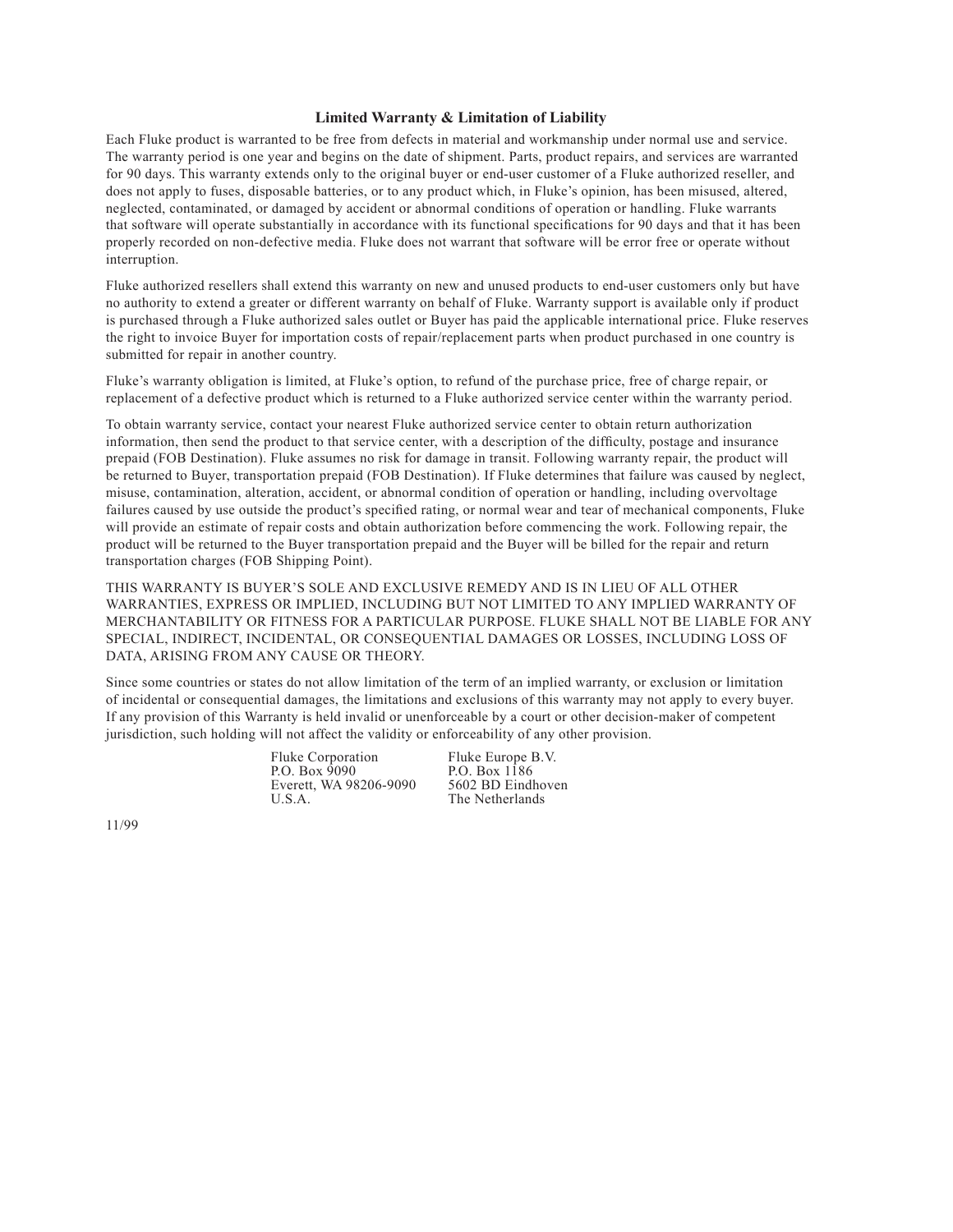## **Table of Contents**

| Title | Page |
|-------|------|
|       |      |
|       |      |
|       |      |
|       |      |
|       |      |
|       |      |
|       |      |
|       |      |
|       |      |
|       |      |
|       |      |
|       |      |
|       |      |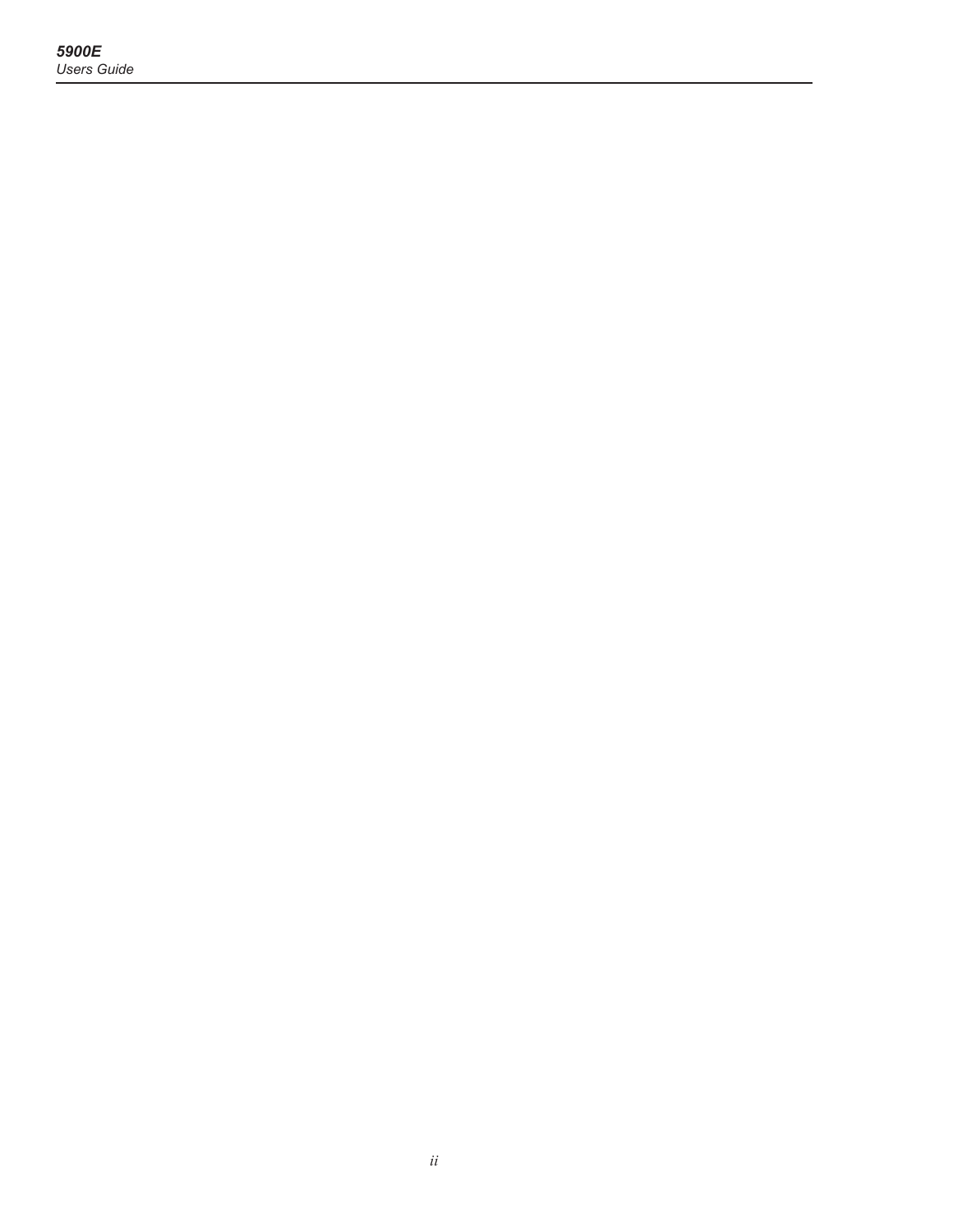## *List of Tables*

| Table | Title | Page |
|-------|-------|------|
|       |       |      |
|       |       |      |
|       |       |      |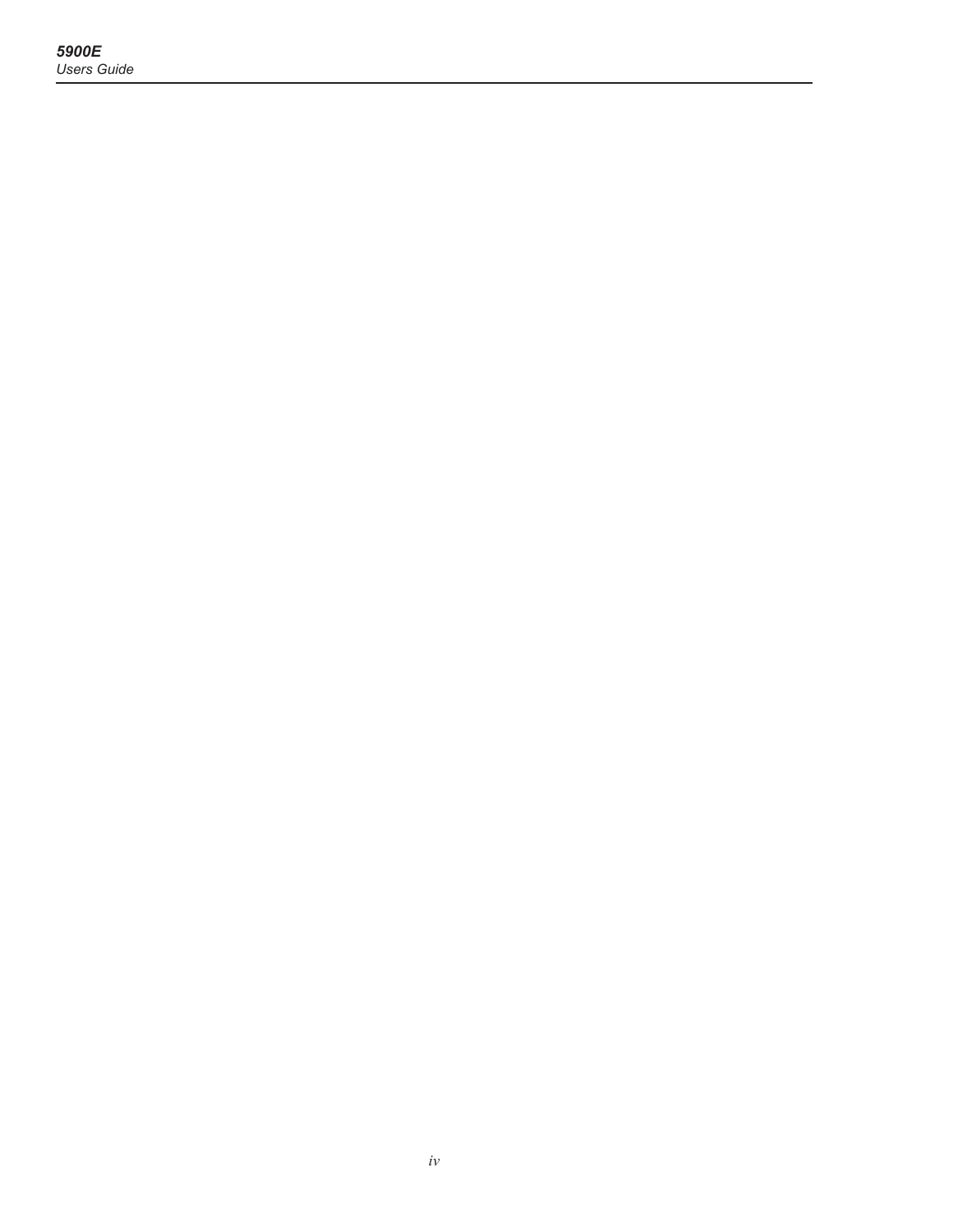# *List of Figures*

| <b>Figure</b> | Title | Page |
|---------------|-------|------|
|               |       |      |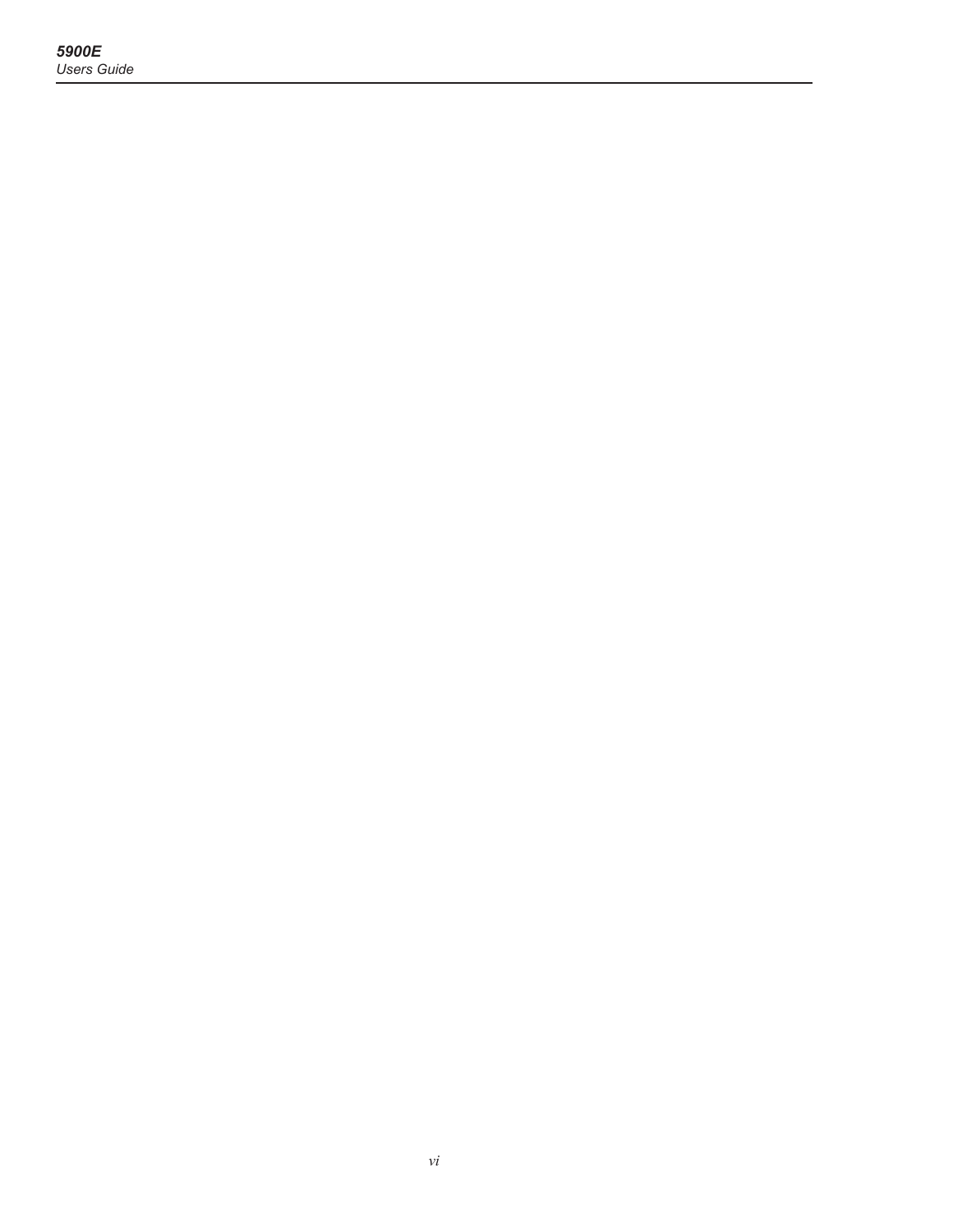### <span id="page-8-0"></span>*Before You Start*

### *Symbols Used*

[Table 1](#page-8-1) lists the International Electrical Symbols. Some or all of these symbols may be used on the instrument or in this manual.

| Symbol | <b>Description</b>                                | Symbol        | <b>Description</b>                                                                                                                                                                                                 |  |  |
|--------|---------------------------------------------------|---------------|--------------------------------------------------------------------------------------------------------------------------------------------------------------------------------------------------------------------|--|--|
|        | <b>Electric Shock</b>                             |               | Off                                                                                                                                                                                                                |  |  |
|        | Hot Surface (Burn Hazard)                         |               | On                                                                                                                                                                                                                 |  |  |
|        | Read the User's Manual<br>(Important Information) |               | Fuse                                                                                                                                                                                                               |  |  |
|        | AC (Alternating Current)                          | Г÷ .          | <b>Battery</b>                                                                                                                                                                                                     |  |  |
|        | AC-DC                                             | V<br>N10140   | C-TIC Australian EMC Mark                                                                                                                                                                                          |  |  |
|        | DC                                                | <b>SP</b>     | Canadian Standards Association                                                                                                                                                                                     |  |  |
|        | Double Insulated                                  | $\epsilon$    | CE Complies with European Union<br><b>Directives</b>                                                                                                                                                               |  |  |
|        | <b>PE Ground</b>                                  | <b>CAT II</b> | CAT II equipment is designed to<br>protect against transients from energy-<br>consuming equipment supplied from<br>the fixed installation, such as TVs, PCs,<br>portible tools, and other household<br>appliances. |  |  |

#### <span id="page-8-1"></span>**Table 1. International Electrical Symbols**

#### *Safety Information*

Use this instrument only as specified in this manual. Otherwise, the protection provided by the instrument may be impaired.

The following definitions apply to the terms "Warning" and "Caution".

- "Warning" identifies conditions and actions that may pose hazards to the user.
- "Caution" identifies conditions and actions that may damage the instrument being used.

#### **Warning**

**To avoid personal injury, follow these guidelines.**

- **• Mercury is corrosive. Consult the metal manufacturer's MSDS (Material Safety Data Sheet).**
- **• Contains mercury, dispose properly.**
- **• Federal law prohibits carrying this cell in the passenger section of a commercial airline. See MSDS in the back of this manual.**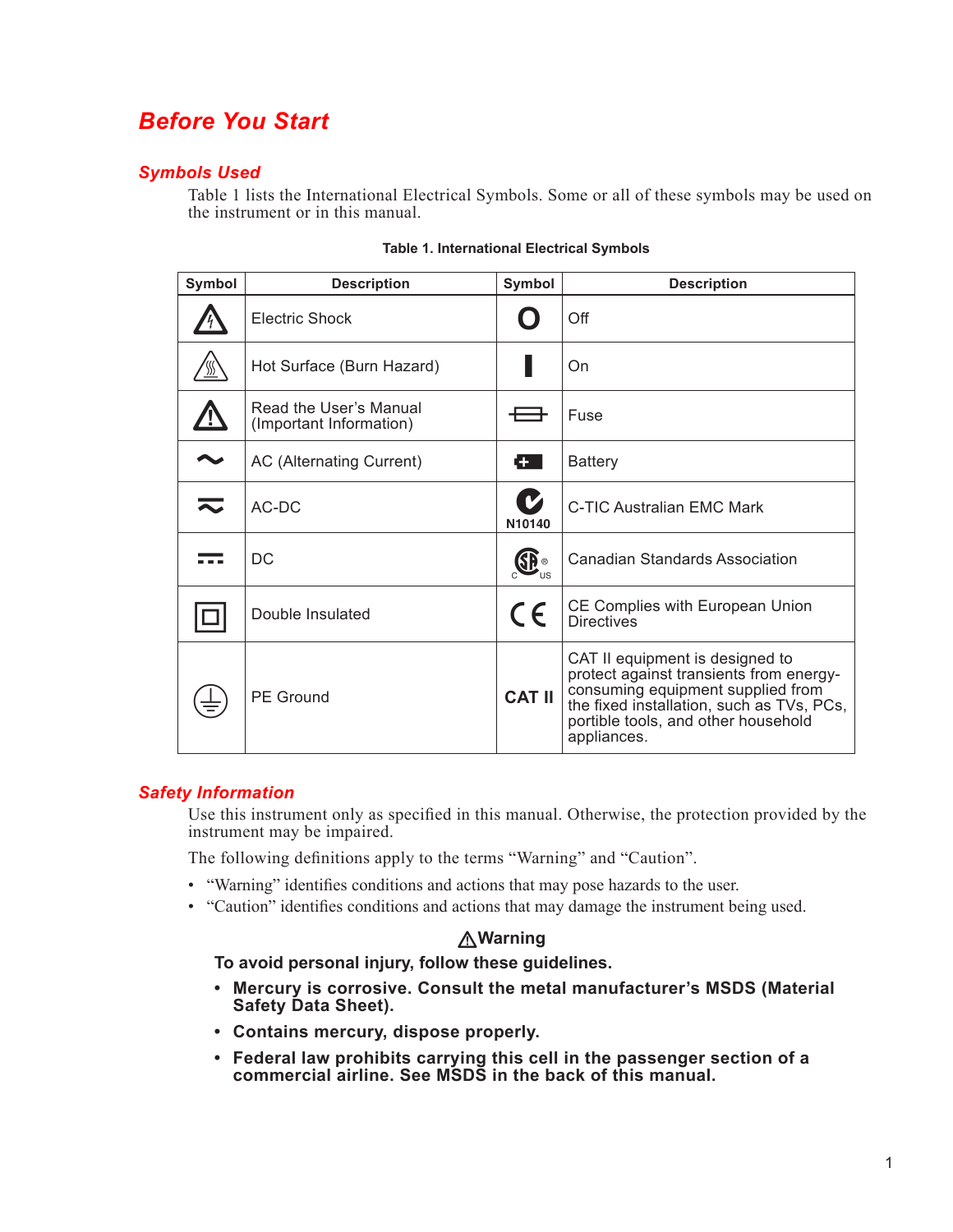### **Caution**

<span id="page-9-0"></span>**To avoid possible damage to the instrument, follow these guidelines.**

- **• Read the section entitled, Care and Handling Guidelines, before removing the gallium melting point cell from the case. Incorrect handling can damage the cell.**
- **• The mercury triple point cell must be kept in a vertical position. Placing the cell in a horizontal position can damage the cell and void the warranty.**

#### *How to Contact Fluke*

To contact Fluke, call one of the following telephone numbers:

- Technical Support USA: 1-800-44-FLUKE (1-800-443-5853)
- Calibration/Repair USA: 1-888-99-FLUKE (1-888-993-5853)
- Canada: 1-800-36-FLUKE (1-800-363-5853)
- Europe: +31 402-675-200
- Japan: +81-3-3434-0181
- Singapore: +65-738-5655
- Anywhere in the world:  $+1-425-446-5500$

Or, visit Fluke's website at [www.fluke.com](http://www.fluke.com).

To register your product, visit <http://register.fluke.com>.

To see, print, or download the latest manual supplement, visit

<http://us.fluke.com/usen/support/manuals>.

### *Introduction*

The International Temperature Scale of 1990 (ITS-90) is based on a series of defining fixed points. The triple point of mercury (TPHg) is one of the defining fixed points of the ITS-90. A triple point is the phase equilibrium state of solid, liquid, and vapor. The most common triple point used in the ITS-90 is the triple point of water. At temperatures below 273.16 K, most of the defining fixed points of the ITS-90 are the triple points. The TPHg is assigned the value 234.3156 K  $(-38.8344\text{°C})$  by the ITS-90. Extremely pure mercury (99.999999%) can produce both freezing and melting techniques which give the triple point temperatures that agree to within  $\pm$  0.1 mK over most of the usable plateau. Since the triple point of mercury is notably below ambient, the melting curve is easier to realize with a longer plateau.

The fixed points are indispensable for the calibration of a standard platinum resistance thermometer (SPRT). Different subranges require different sets of fixed points. The ITS-90 specifies five subranges, in which SPRTs must be calibrated at the TPHg ([Table 2\)](#page-9-1).

| <b>Subrange</b>         | <b>Fixed Points Required</b>                                                      |
|-------------------------|-----------------------------------------------------------------------------------|
| 13.8033 K to 273.16 K   | TP e-H <sub>2</sub> , TPNe, TPO <sub>2</sub> , TPAr, TPHg, and TPH <sub>2</sub> O |
| 24.5561 K to 273.16 K   | TP e-H <sub>2</sub> , TPNe, TPO <sub>2</sub> , TPAr, TPHg, and TPH <sub>2</sub> O |
| 54.3584 K to 273.16 K   | TPO <sub>2</sub> , TPAr, TPHg, and TPH <sub>2</sub> O                             |
| 83.8058 K to 273.16 K   | TPAr, TPHg, and TPH <sub>2</sub> O                                                |
| 234.3156 K to 29.7646 K | TPHg, TPH <sub>2</sub> O, and MPGa                                                |

<span id="page-9-1"></span>**Table 2. Some Subranges of the ITS-90 and the Fixed Points Required for Calibration**

For your convenience Fluke has developed a sealed TPHg cell according to BNM-INM design and technology, which makes it easier to realize the TPHg. The Fluke sealed TPHg cells will assist you immensely in realizing the TPHg in your laboratory.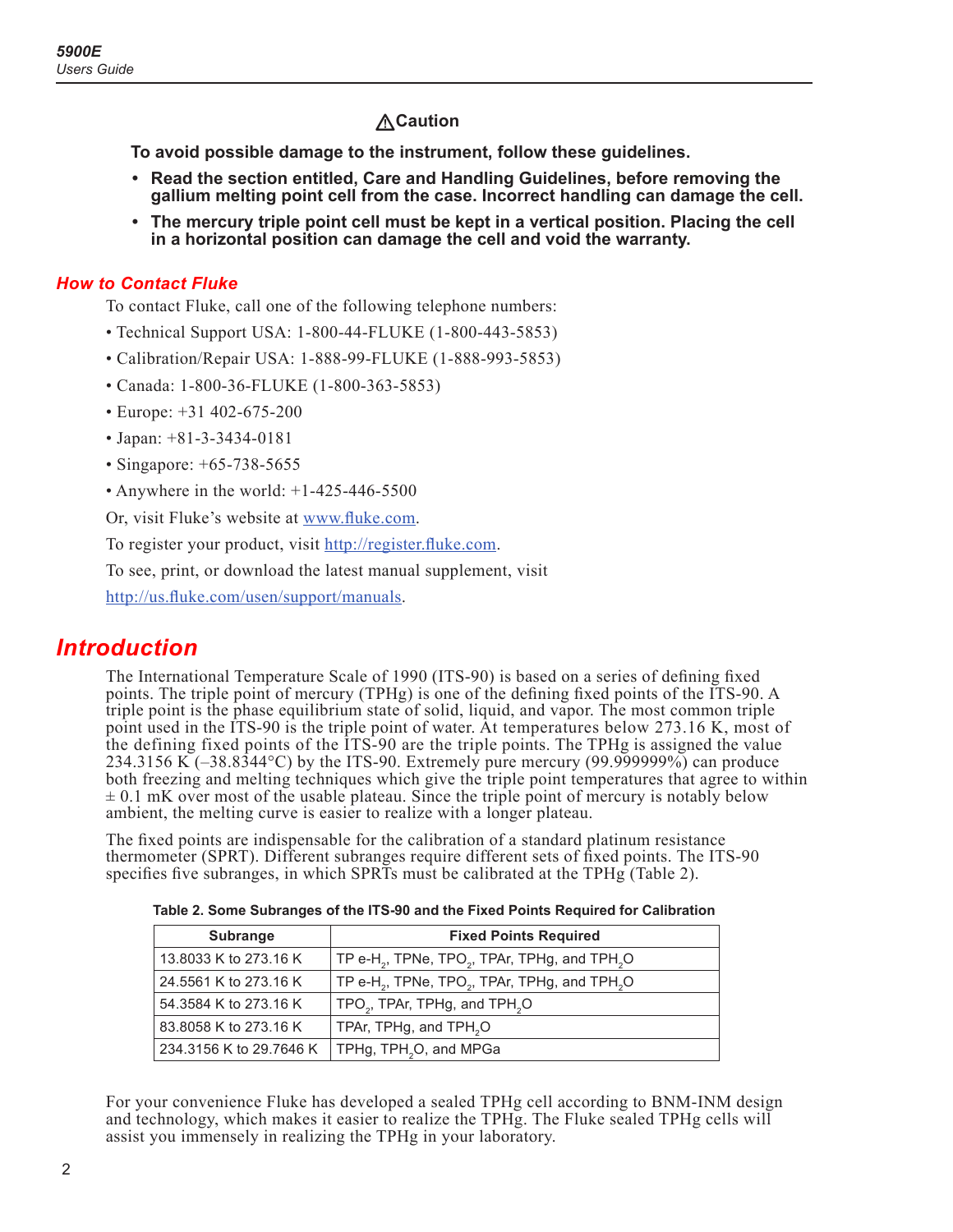## <span id="page-10-0"></span>*Specifications and Environmental Conditions*

#### *Specifications*

| The Total Length of the Cell with the Reentrant Well400 mm (15.75 in) |  |
|-----------------------------------------------------------------------|--|
|                                                                       |  |
|                                                                       |  |
|                                                                       |  |
|                                                                       |  |

#### *Environmental Conditions*

Although the instrument has been designed for optimum durability and trouble-free operation, it must be handled with care. The instrument should not be used in an excessively dusty or dirty environment.

### *Description*

The Fluke TPHg cell is manufactured according to BNM-INM design and technology (Y. Hermier, G. Bonnier, "The Mercury Point Realization: Estimate of Some Uncertainties", TMCSI, vol. 6, p. 287, 1992). During the manufacturing process, every cell is leak tested. After the cleaning and filling processes are complete, two small tubes adjacent to the central well are crimped and welded providing a sealed cell. A sealed cell is convenient in avoiding moisture condensation and contamination. An open cell with a bellow-sealed valve is available upon request. Sealed cells are more convenient for most users while open cells might be more preferable for some national laboratories.

304L stainless steel is chosen as the cell case material because it has been proven that it won't contaminate high-purity mercury and it is much stronger than borosilicate glass. Stainless steel is preferred over borosilicate glass as the cell case material since mercury-in-borosilicate glass cells have been found to super cool about  $6^{\circ}$ C, while stainless steel cells super cool only  $\overline{0.1}^{\circ}$ C to  $0.3$ °C.

### *Care of Your Mercury Triple Point Cell*

The mercury triple point cell is completely sealed and requires very little maintenance. It is suggested that the cell be kept in the vertical position for safety, although putting a cell in the horizontal orientation for a short time period will not cause any damage. Extended placement in a horizontal position may cause the mercury to come in contact with the welded closures and is not recommended.

Condensation on the outside of the cell should be removed before storage of the cell to prevent any corrosion.

The vacuum state of the cell produces a hydrostatic hammer as the mercury comes in contact with the cell walls. The hammer or "click" provides audible evidence that the cell integrity is in tact.

### *Realization of the Triple Point of Mercury*

The purity of mercury used in the 5900E cell is 99.999999+%. At such high levels of purity both freezing and melting techniques yield triple-point values within  $\pm$  0.1 mK over most of liquidsolid range. Therefore, both freezing and melting techniques may be used for the realization of the triple point of mercury.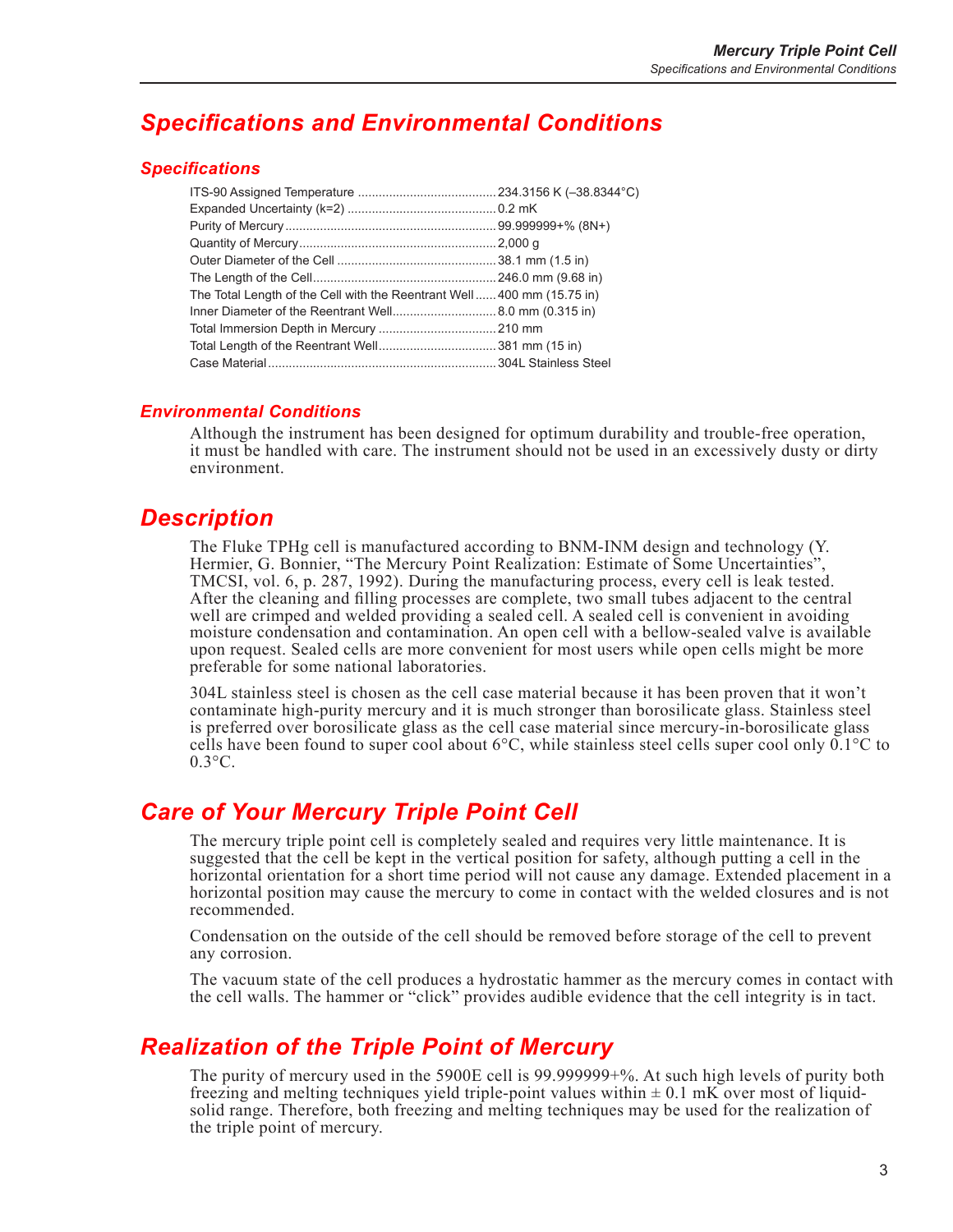<span id="page-11-0"></span>Since the triple point of mercury is about  $60^{\circ}$ C below room temperature, the melting technique is easier to realize and has a longer plateau. It is suggested that most users realize the triple point of mercury using the melting technique. The realization of metal fixed points with the lowest uncertainty generally requires two liquid-solid interfaces. In such a situation, the outer liquid-solid interface adjacent to the outer wall of the cell advances slowly as the solid continues to melt (the melting curve), or as the liquid continues to solidify (the freezing curve). Ideally this generates a shell of liquid phase (or solid phase) that continues to be of uniform thickness completely surrounding the solid mercury (or liquid mercury), which itself surrounds the inner liquid-solid interface that is adjacent to the thermometer well. With SPRTs, the inner liquid-solid interface, i.e., the equilibrium whose temperature is measured, must surround and be as close to the temperature sensing element as possible. An inner melting technique, which we will discuss in detail later, will create a continuous inner liquid-solid interface that is adjacent to the reentrant well.

The realization of the melting curve of the mercury triple point is accomplished in a bath with a minimum depth of 457 mm (18"), such as Fluke models 7341 and 7381 liquid baths. A serviceable plateau can be maintained for 8 hours in the 7341 bath and plateaus longer than 24 hours have been realized.

The length of the plateau is dependent upon the number of SPRTs being calibrated and the precooling of the SPRTs.



**Figure 1. Typical Usable Mercury (Hg) Melt Plateau**

In order to realize the mercury melting plateau in the 7341 bath, fill the cell reentrant well with alcohol and place the cell in the bath. You need to use the 2027-DCBM cell holder. Set the bath at -45°C. It will take approximately 2 hours for the cell to freeze. It may be convenient to freeze the cell overnight so that work can begin first thing in the morning. Your check standard should be placed in the well during the freeze. You may or may not be able to see the supercool depending on the thermal conditions. Set the bath to  $-40^{\circ}$ C and maintain at that temperature until stable. Since calibration baths are not calibrated, the bath temperature will not be precise. Use the known value of the check standard at the mercury triple point to calculate the offset required for the bath to hold a temperature 50 m<sup>o</sup>C (50 mK) higher than the triple point of mercury ( $-38.8344^{\circ}$ C). Use the calculated offset to set the bath temperature so that the check standard will read -38.784°C. Remove the check standard from the cell and place it in a pre-cool hole. Place a room temperature quartz glass rod or closed-ended tube in the reentrant well for 3 minutes to obtain an inner liquidsolid interface by melting the solid mercury immediately adjacent to the reentrant well surface. Remove the quartz-glass rod and replace the check standard. Wait 30 minutes to take the first reading. ALWAYS TAKE THE FIRST READING WITH THE CHECK STANDARD.

Proceed to calibrate the SPRTs. Check the condition of the melt after every three SPRT readings.

*Not*

*Pre-chilling each SPRT to be calibrated is extremely important to maximize the length of the usable plateau.*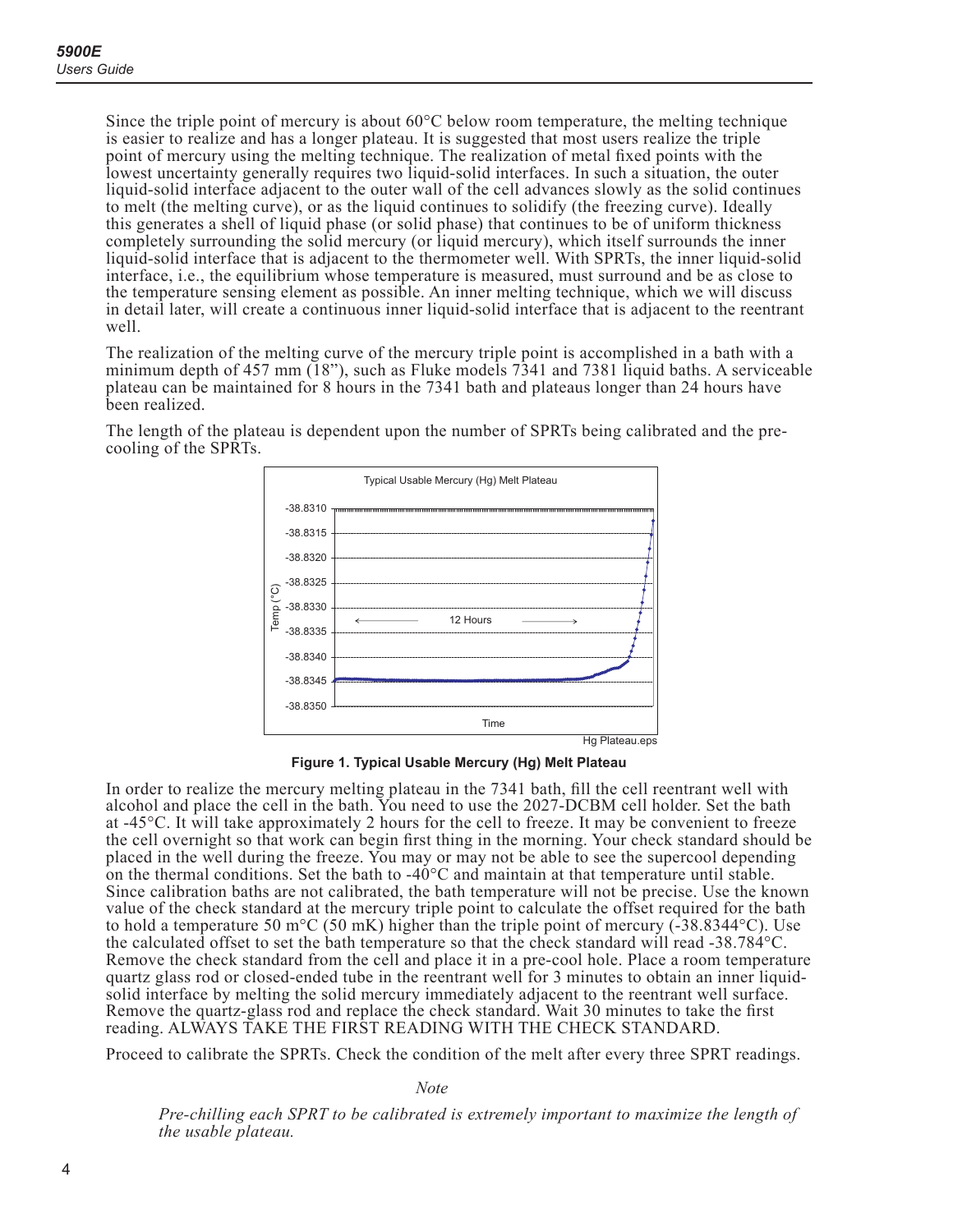### <span id="page-12-0"></span>*Correction for the Pressure Difference*

The triple point is realized at the vapor/liquid/solid interface. This occurs only at the uppermost surface of the mercury. Since mercury is extremely dense, considerable static head pressure is present at the bottom of the entrant well or measurement point. Therefore, a correction must be applied to the theoretical triple point temperature. ITS-90 gives all of the necessary coefficients for the calculation of the correction caused by the pressure difference, which are summarized in [Table 3](#page-12-1).

| <b>Substance</b>        | <b>Assigned</b><br>Value of<br><b>Equilibrium</b><br><b>Temperature</b> |                                   | <b>Variation with</b><br><b>Depth</b> | Approximate |  |
|-------------------------|-------------------------------------------------------------------------|-----------------------------------|---------------------------------------|-------------|--|
|                         | т<br>Kelvin (K)                                                         | $K1$ ; dT/dp<br>$(10^{-5}$ mK/Pa) | $K2$ : dT/dh<br>(mK/m)                | dW/dt       |  |
| Argon (T)               | 83.8058                                                                 | 25                                | 3.3                                   | 0.004342    |  |
| Mercury (T)             | 234.3156                                                                | 5.4                               | 7.1                                   | 0.004037    |  |
| Water (T)               | 273.16                                                                  | $-7.5$                            | $-.73$                                | 0.003989    |  |
| Gallium (M)             | 302.9146                                                                | $-2.0$                            | $-1.2$                                | 0.003952    |  |
| rinOIndium(F)           | 429.7485                                                                | 4.9                               | 3.3                                   | 0.003801    |  |
| Tin $(F)$               | 505.078                                                                 | 3.3                               | 2.2                                   | 0.003713    |  |
| Zinc(F)                 | 692.677                                                                 | 4.3                               | 2.7                                   | 0.003495    |  |
| Aluminum (F)            | 933.473                                                                 | 7.0                               | 1.6                                   | 0.003205    |  |
| Silver (F)              | 1234.93                                                                 | 6.0                               | 5.4                                   | 0.002841    |  |
| Gold (F)                | 1337.33                                                                 | 6.1                               | 10                                    |             |  |
| Copper (F)              | 1357.77                                                                 | 3.3                               | 2.6                                   |             |  |
| $(T) -$ triple<br>point | $(M)$ – melting<br>point                                                | (F) – freezing<br>point           |                                       |             |  |

<span id="page-12-1"></span>**Table 3. Correction for Pressure Difference**

The correction of temperature caused by the static head pressure can be calculated by using the following equation:

Equation 1: Static head pressure Correction

$$
\varDelta t = h \times k_2(I)
$$

$$
K_{I} = \frac{dT}{dp}
$$

 $K_2 = \frac{dT}{dh}$ , 7.1 mK/m for the triple point of mercury

h: the immersion depth of the midpoint of the sensor of a SPRT into the matter used for the fixed point The immersion depth of the midpoint of a SPRT sensor in a mercury triple point cell is approximately 0.183 m The distance from the inner bottom of the central well to the surface of liquid metal is about 0.208 m. If the distance of the midpoint of the sensor from the tip of the sheath is 25 mm, the mean immersion depth of the SPRT sensor = 208 mm –25 mm = 183 mm. The temperature correction,  $\Delta t$ , can be calculated using Equation 1.

[ Example ] Equation 1 to calculate Δt becomes:

 $\Delta t = h \times k$ <sup>2</sup>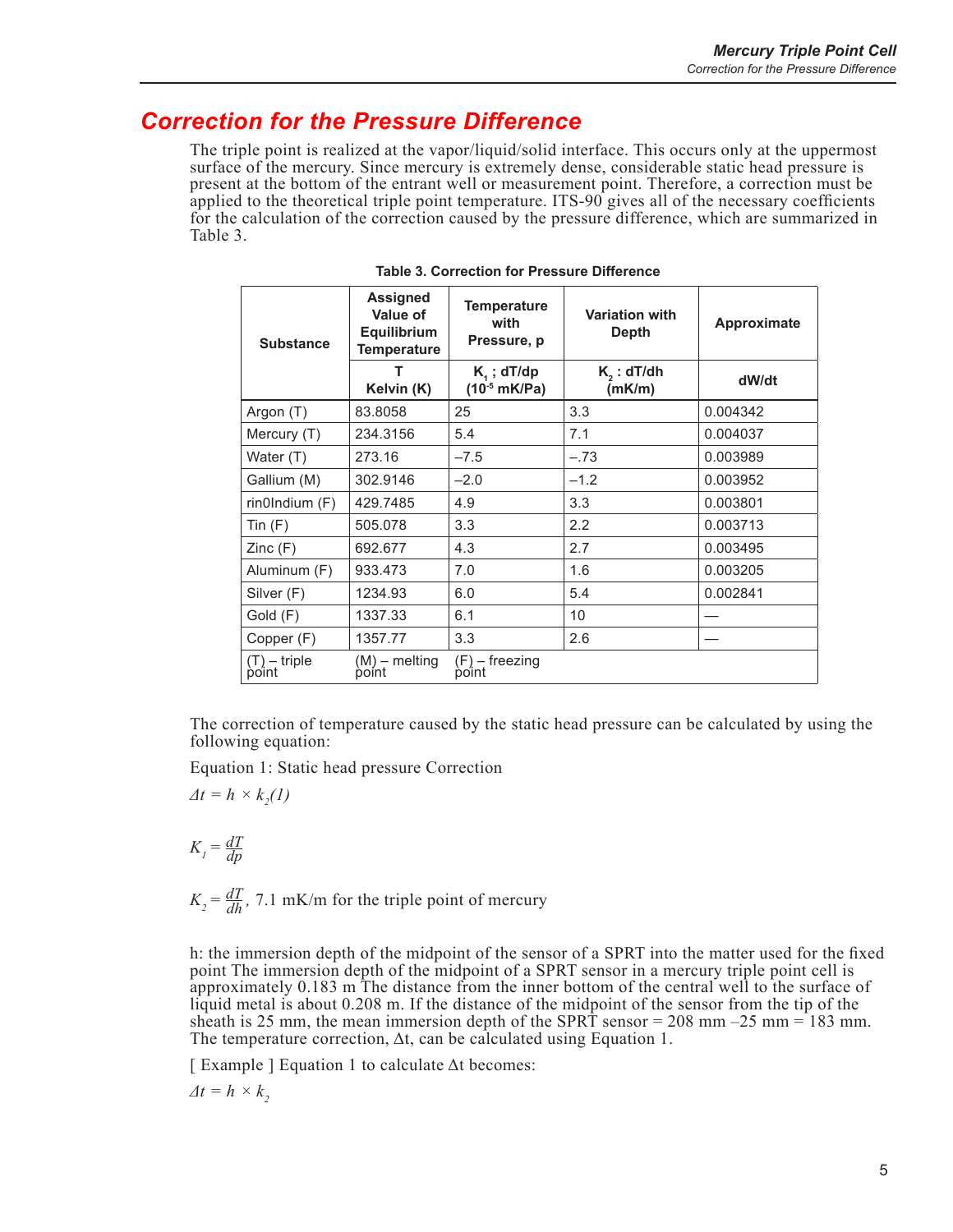Substituting values into Equation 1:

 $\Delta t = 0.183m \times \frac{7.1mK}{m}$ *Consequently: Δt =1.299mK = 0.001299K*

Hence, the actual temperature of a sensor of a SPRT at the point of total immersion during a plateau in the cell is calculated using Equation 2.

Equation 2: Calculation of the Actual Temperature, *t 1*

 $t_1 = t + \Delta t(2)$ 

Therefore:

*t 1 = 234.3156K + 0.001299K = 234.316899K*

where *t* is the assigned temperature value for TPHg, i.e. 234.3156K (-38.8344°C).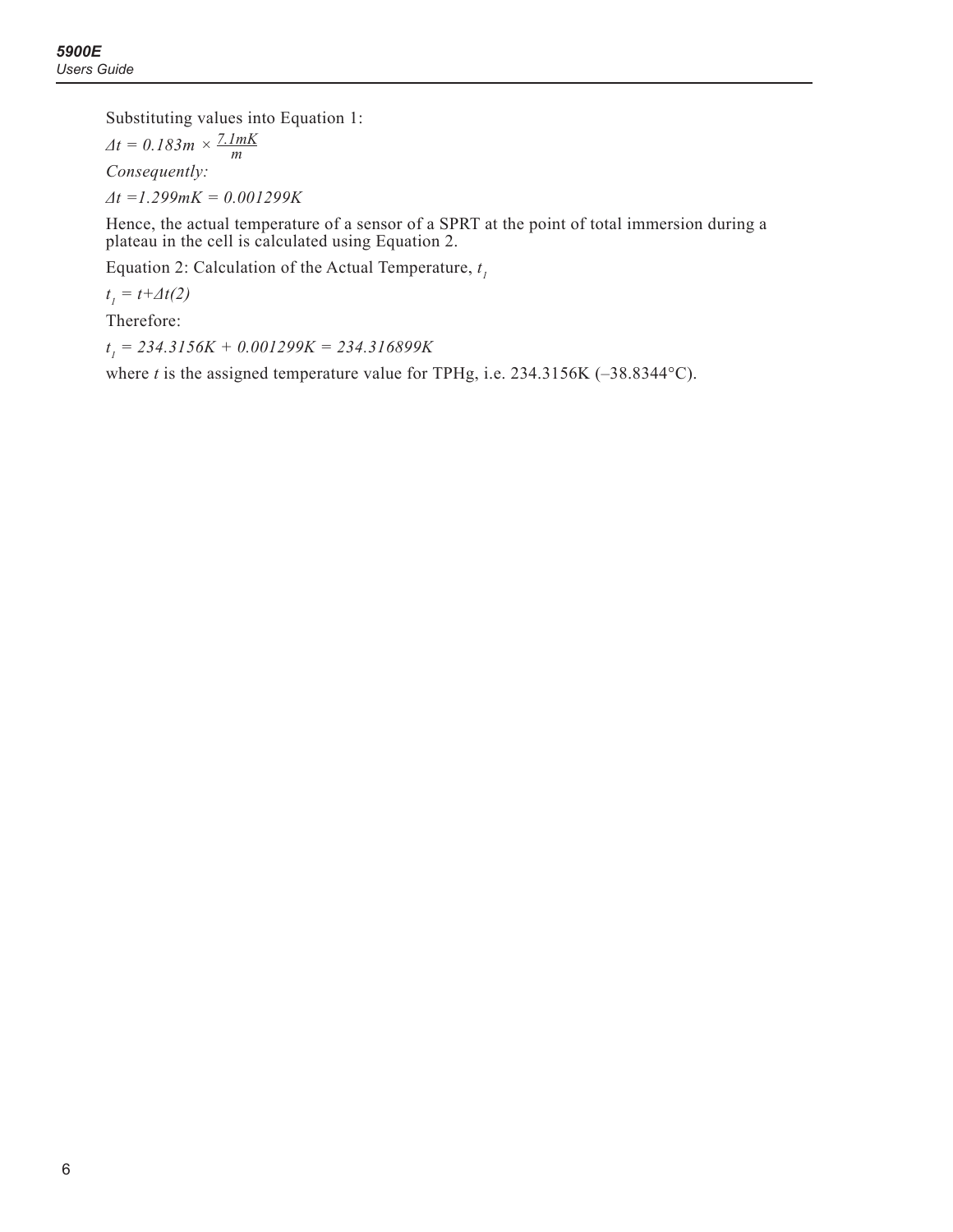### <span id="page-14-0"></span>*Material Safety Data Sheet*

MSDS Number: M1599 \* \* \* \* *\* Effective Date: 11/02/01* \* \* \* \* \* Supercedes: 11/17/99 24 Hour Emergency Telephone: 908-859-2151<br>CHEMTREC: 1-800-424-9300 **MSDS** National Response in Canada **Material Safety Data Sheet** CANUTEC: 613-996-6666 Outside U.S. and Canada Chemtrec: 703-527-3887  $\chi$  Mallinckrodt<br>CHEMICALS From: Mallinckrodt Baker, Inc. NOTE: CHEMTREC, CANUTEC and National<br>Response Center emergency numbers to be<br>used only in the event of chemical emergencies<br>involving a spill, leak, fire, exposure or accident J.T.Baker 222 Red School Lane Phillipsburg, NJ 08865 involving chemicals. All non-emergency questions should be directed to Customer Service (1-800-582-2537) for assistance.

**MERCURY** 

#### **1. Product Identification**

Synonyms: Quicksilver; hydrargyrum; Liquid Silver **CAS No.: 7439-97-6 Molecular Weight: 200.59 Chemical Formula:** Hg **Product Codes:** J.T. Baker: 2564, 2567, 2569, 2572 Mallinckrodt: 1278, 1280, 1288

#### **2. Composition/Information on Ingredients**

| Ingredient | CAS No    | Percent      | Hazardous |
|------------|-----------|--------------|-----------|
| Mercury    | 7439-97-6 | $90 - 100$ % | Yes       |

#### **3. Hazards Identification**

**Emergency Overview** -------------------------

DANGER! CORROSIVE. CAUSES BURNS TO SKIN, EYES, AND RESPIRATORY TRACT. MAY BE FATAL IF **6: SWALLOWED OR INHALED. HARMFUL IF ABSORBED THROUGH SKIN. AFFECTS THE KIDNEYS AND** CENTRAL NERVOUS SYSTEM. MAY CAUSE ALLERGIC SKIN REACTION.

J.T. Baker SAF-T-DATA<sup>(tm)</sup> Ratings (Provided here for your convenience)

 Health Rating: 4 - Extreme (Poison) Flammability Rating: 0 - None Reactivity Rating: 1 - Slight Contact Rating: 3 - Severe (Life) Lab Protective Equip: GOGGLES; LAB COAT; VENT HOOD; PROPER GLOVES *6WRUDDIGG Color Code: Blue (Health)* 

MSDS1.eps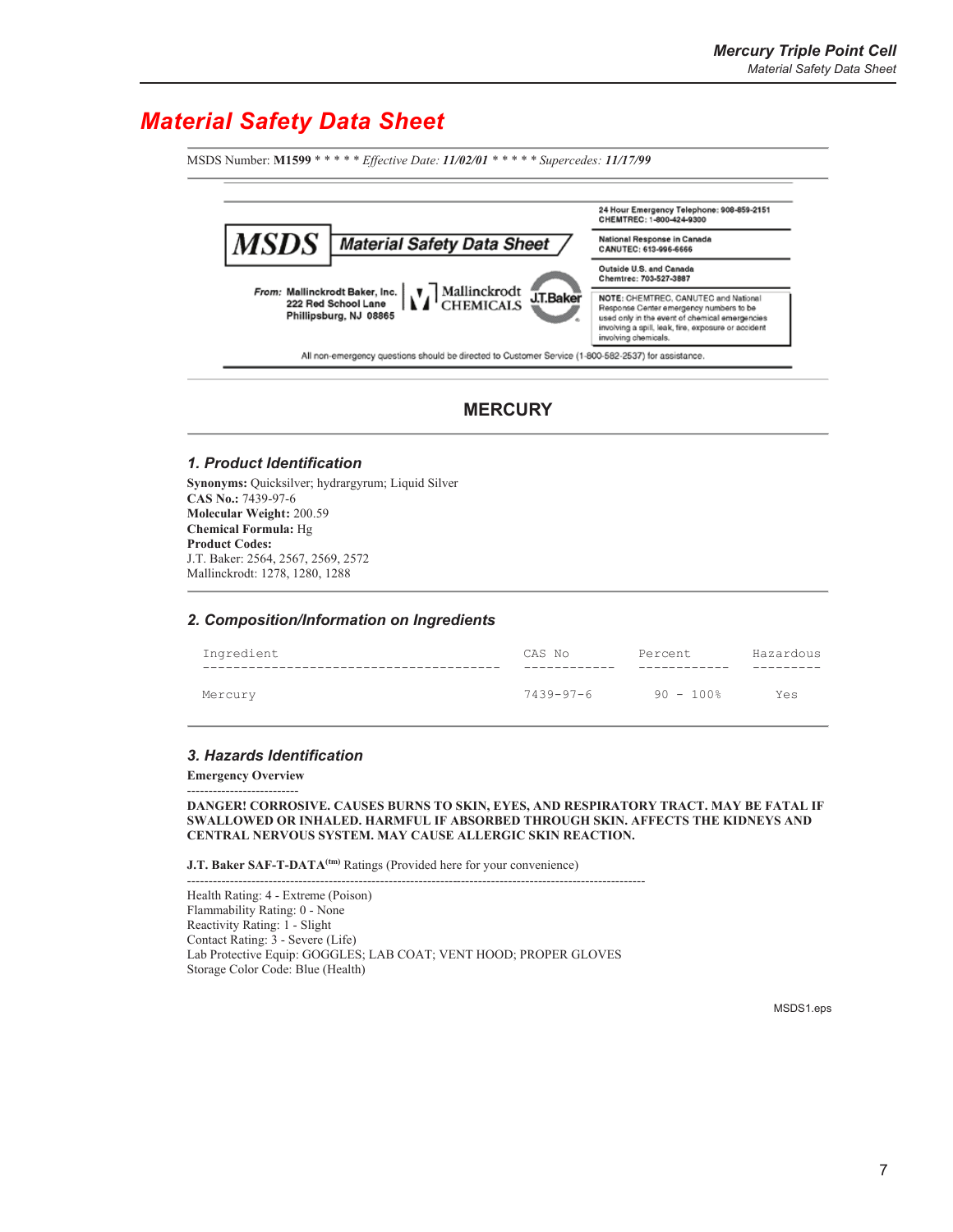#### **Potential Health Effects**

#### Inhalation:

Mercury vapor is highly toxic via this route. Causes severe respiratory tract damage. Symptoms include sore throat, coughing, pain, tightness in chest, breathing difficulties, shortness of breath, headache, muscle weakness, anorexia, gastrointestinal disturbance, ringing in the ear, liver changes, fever, bronchitis and pneumonitis. Can be absorbed through inhalation with symptoms similar to ingestion.

#### Ingestion.

May cause burning of the mouth and pharynx, abdominal pain, vomiting, corrosive ulceration, bloody diarrhea. May be followed by a rapid and weak pulse, shallow breathing, paleness, exhaustion, tremors and collapse. Delayed death may occur from renal failure. Gastrointenstinal uptake of mercury is less than 5% but its ability to penetrate tissues presents some hazard. Initial symptoms may be thirst, possible abdominal discomfort.

#### **Skin Contact:**

Causes irritaton and burns to skin. Symptoms include redness and pain. May cause skin allergy and sensitization. Can be absorbed through the skin with symptoms to parallel ingestion.

#### **Eve Contact:**

Causes irritation and burns to eves. Symptoms include redness, pain, blurred vision; may cause serious and permanent eve damage.

#### **Chronic Exposure:**

Chronic exposure through any route can produce central nervous system damage. May cause muscle tremors, personality and behavior changes, memory loss, metallic taste, loosening of the teeth, digestive disorders, skin rashes, brain damage and kidney damage. Can cause skin allergies and accumulate in the body. Repeated skin contact can cause the skin to turn gray in color. A suspected reproductive hazard; may damage the developing fetus and decrease fertility in males and females.

#### **Aggravation of Pre-existing Conditions:**

Persons with nervous disorders, or impaired kidney or respiratory function, or a history of allergies or a known sensitization to mercury may be more susceptible to the effects of the substance.

#### 4. First Aid Measures

#### Inhalation:

Remove to fresh air. If not breathing, give artificial respiration. If breathing is difficult, give oxygen. Get medical attention immediately.

#### **Ingestion:**

Induce vomiting immediately as directed by medical personnel. Never give anything by mouth to an unconscious person. Get medical attention immediately.

#### **Skin Contact:**

Immediately flush skin with plenty of water for at least 15 minutes while removing contaminated clothing and shoes. Get medical attention immediately. Wash clothing before reuse. Thoroughly clean shoes before reuse.

#### **Eve Contact:**

Immediately flush eyes with plenty of water for at least 15 minutes, lifting lower and upper eyelids occasionally. Get medical attention immediately.

#### **5. Fire Fighting Measures**

#### Fire:

Not considered to be a fire hazard. **Explosion:** Not considered to be an explosion hazard. **Fire Extinguishing Media:** Use any means suitable for extinguishing surrounding fire. Do not allow water runoff to enter sewers or waterways. **Special Information:** 

In the event of a fire, wear full protective clothing and NIOSH-approved self-contained breathing apparatus with full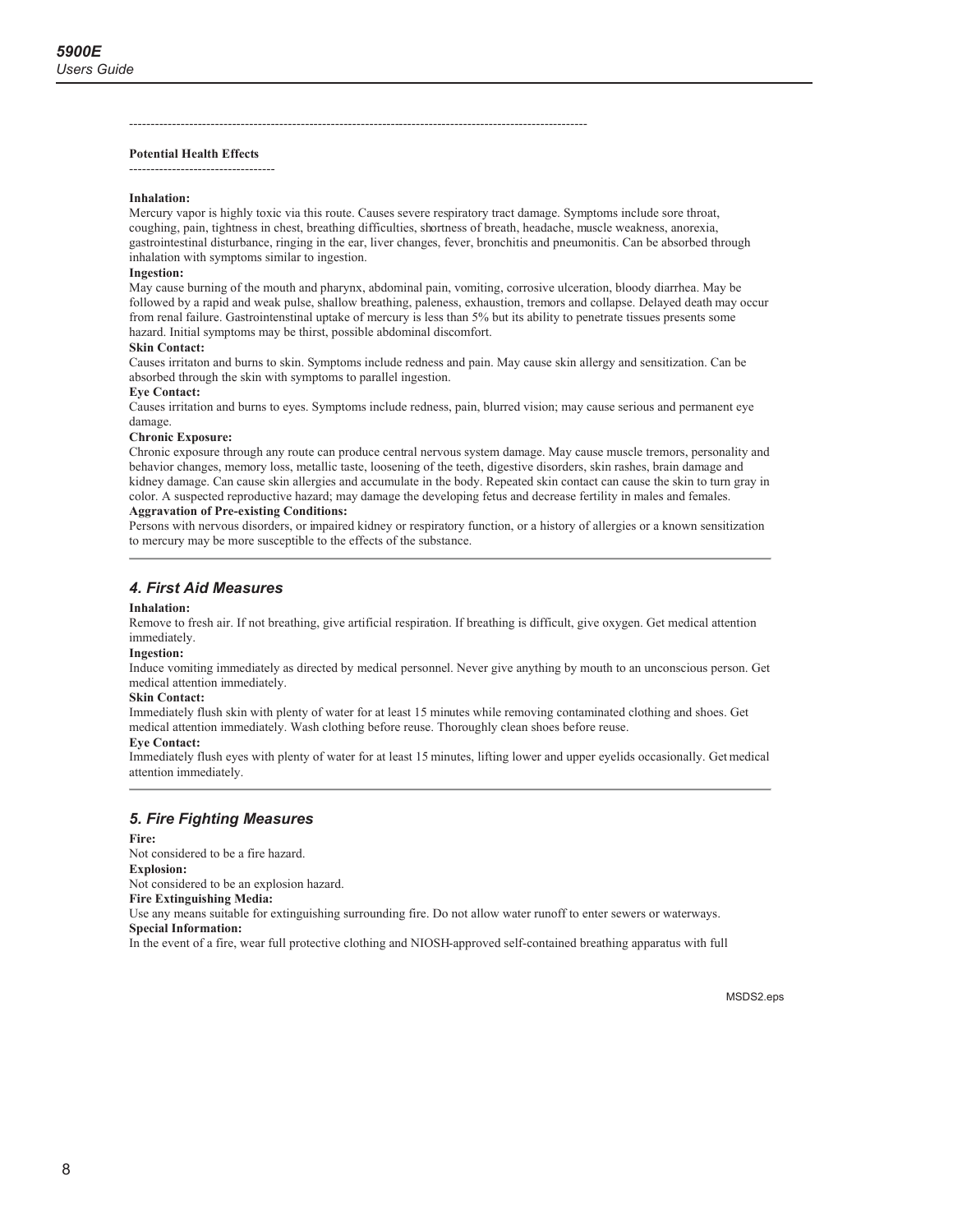facepiece operated in the pressure demand or other positive pressure mode. Undergoes hazardous reactions in the presence of heat and sparks or ignition. Smoke may contain toxic mercury or mercuric oxide. Smoke may contain toxic mercury or mercuric oxide.

#### 6. Accidental Release Measures

Ventilate area of leak or spill. Clean-up personnel require protective clothing and respiratory protection from vapor.

Spills: Pick up and place in a suitable container for reclamation or disposal in a method that does not generate misting. Sprinkle area with sulfur or calcium polysulfide to suppress mercury. Do not flush to sewer. US Regulations (CERCLA) require reporting spills and releases to soil, water and air in excess of reportable quantities. The toll free number for the US Coast Guard National Response Center is (800) 424-8802.

J. T. Baker CINNASORB® and RESISORB® are recommended for spills of this product.

#### 7. Handling and Storage

Keep in a tightly closed container, stored in a cool, dry, ventilated area. Protect against physical damage. Isolate from any source of heat or ignition. Do not use or store on porous work surfaces (wood, unsealed concrete, etc.). Follow strict hygiene practices. Containers of this material may be hazardous when empty since they retain product residues (vapors, liquid); observe all warnings and precautions listed for the product.

#### 8. Exposure Controls/Personal Protection

#### **Airborne Exposure Limits:**

- OSHA Acceptable Ceiling Concentration:
- mercury and mercury compounds: 0.1 mg/m3 (TWA), skin
- ACGIH Threshold Limit Value (TLV):
- inorganic and metallic mercury, as Hg: 0.025 mg/m3 (TWA) skin, A4 Not classifiable as a human carcinogen.
- ACGIH Biological Exposure Indices:
- total inorganic mercury in urine (preshift): 35 ug/g creatinine;

total inorganic mercury in blood (end of shift): 15 ug/l.

#### **Ventilation System:**

A system of local and/or general exhaust is recommended to keep employee exposures below the Airborne Exposure Limits. Local exhaust ventilation is generally preferred because it can control the emissions of the contaminant at its source, preventing dispersion of it into the general work area. Please refer to the ACGIH document, Industrial Ventilation, A Manual of Recommended Practices, most recent edition, for details.

#### **Personal Respirators (NIOSH Approved):**

If the exposure limit is exceeded and engineering controls are not feasible, a half-face respirator with a mercury vapor or chlorine gas cartridge may be worn for up to ten times the exposure limit or the maximum use concentration specified by the appropriate regulatory agency or respirator supplier, whichever is lowest. A full-face piece respirator with a mercury vapor or chlorine gas cartridge may be worn up to 50 times the exposure limit, or the maximum use concentraiton specified by the appropriate regulatory agency or respirator supplier, whichever is lowest. For emergencies or instances where the exposure levels are not known, use a full-face piece positive-pressure, air-supplied respirator. WARNING: Air-purifying respirators do not protect workers in oxygen-deficient atmospheres.

#### **Skin Protection:**

Wear impervious protective clothing, including boots, gloves, lab coat, apron or coveralls, as appropriate, to prevent skin contact

#### **Eye Protection:**

Use chemical safety goggles and/or a full face shield where splashing is possible. Maintain eye wash fountain and quickdrench facilities in work area.

MSDS3.eps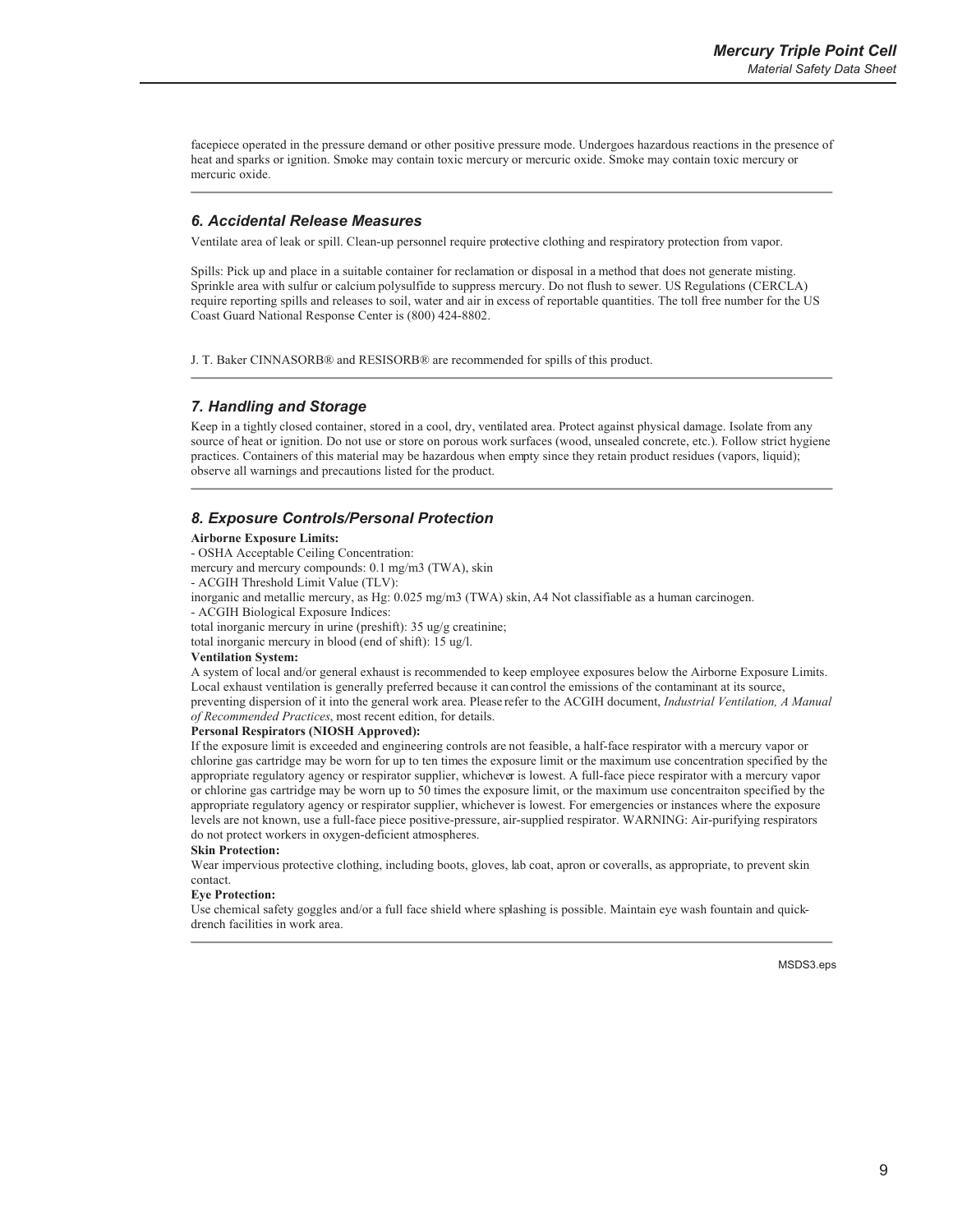#### 9. Physical and Chemical Properties

Appearance: Silver-white, heavy, mobile, liquid metal. Odor: Odorless. Solubility: Insoluble in water. Density: 13.55 pH: No information found. % Volatiles by volume @ 21C (70F): 100 **Boiling Point:** 356.7C (675F) **Melting Point:**  $-38.87C(-38F)$ Vapor Density (Air=1):  $7.0$ Vapor Pressure (mm Hg):  $0.0018$  (a) 25C (77F) **Evaporation Rate (BuAc=1):**  $\overline{4}$ 

#### 10. Stability and Reactivity

**Stability:** Stable under ordinary conditions of use and storage. **Hazardous Decomposition Products:** At high temperatures, vaporizes to form extremely toxic fumes. **Hazardous Polymerization:** Will not occur. **Incompatibilities:** Acetylenes, ammonia, ethylene oxide, chlorine dioxide, azides, metal oxides, methyl silane, lithium, rubidium, oxygen, strong oxidants, metal carbonyls. **Conditions to Avoid:** Heat, flames, ignition sources, metal surfaces and incompatibles.

#### 11. Toxicological Information

### **Toxicological Data:**

Investigated as a tumorigen, mutagen, reproductive effector. **Reproductive Toxicity:** All forms of mercury can cross the placenta to the fetus, but most of what is known has been learned from experimental animals. See Chronic Health Hazards. Carcinogenicity:

EPA / IRIS classification: Group D1 - Not classifiable as a human carcinogen.

|                     |     | ---NTP Carcinogen---            |  |  |  |
|---------------------|-----|---------------------------------|--|--|--|
| Ingredient          |     | Known Anticipated IARC Category |  |  |  |
|                     |     |                                 |  |  |  |
| Mercury (7439-97-6) | No. | N∩                              |  |  |  |

MSDS4.eps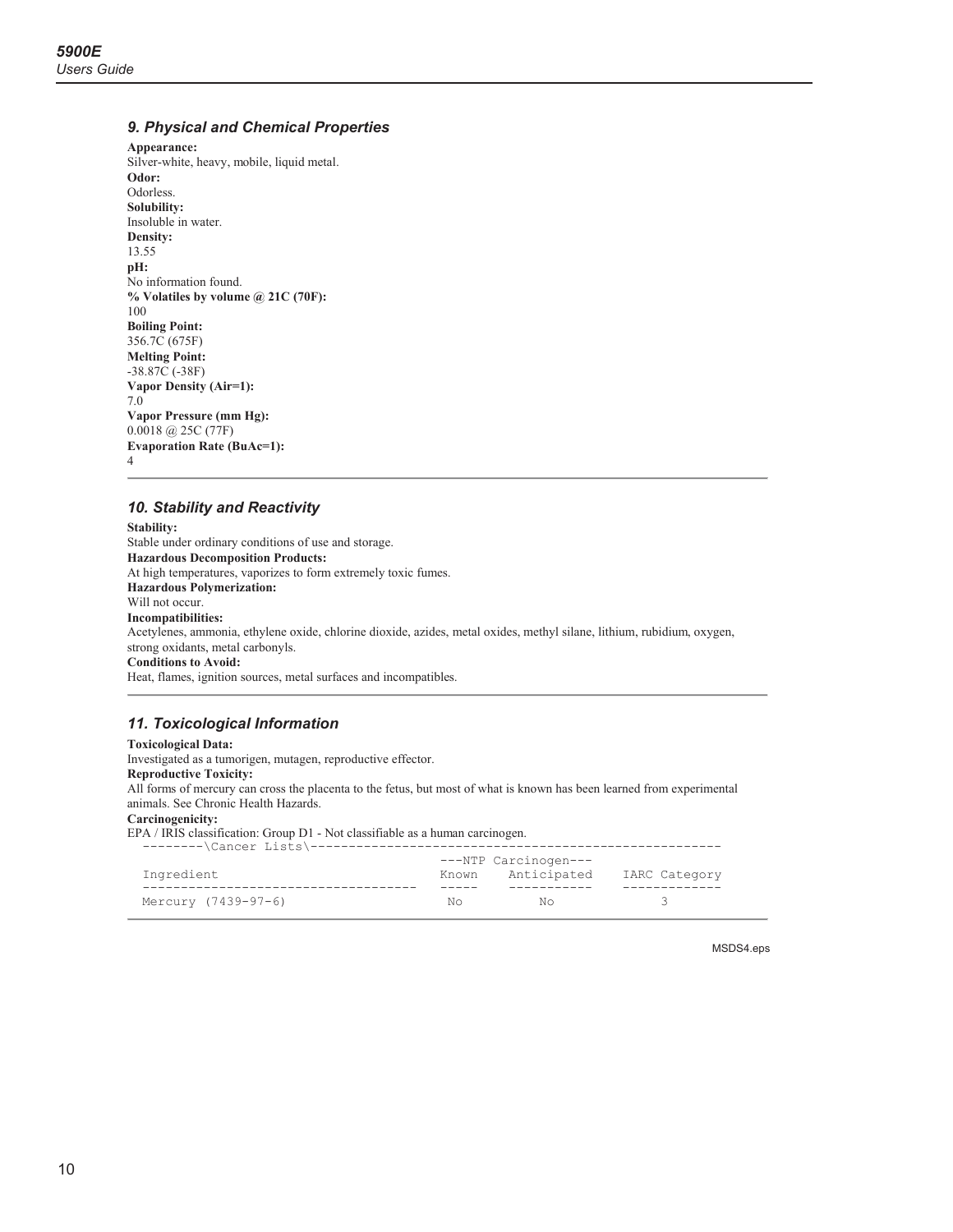#### 12. Ecological Information

#### **Environmental Fate:**

This material has an experimentally-determined bioconcentration factor (BCF) of greater than 100. This material is expected to significantly bioaccumulate.

**Environmental Toxicity:** 

This material is expected to be toxic to aquatic life. The LC50/96-hour values for fish are less than 1 mg/l.

#### 13. Disposal Considerations

Whatever cannot be saved for recovery or recycling should be handled as hazardous waste and sent to a RCRA approved waste facility. Processing, use or contamination of this product may change the waste management options. State and local disposal regulations may differ from federal disposal regulations. Dispose of container and unused contents in accordance with federal, state and local requirements.

#### **14. Transport Information**

Domestic (Land, D.O.T.) Proper Shipping Name: RQ, MERCURY **Hazard Class: 8 UN/NA: UN2809** Packing Group: III Information reported for product/size: 1LB

International (Water, I.M.O.)

Proper Shipping Name: MERCURY **Hazard Class: 8 UN/NA: UN2809** Packing Group: III Information reported for product/size: 1LB

#### **15. Regulatory Information**

| --------\Chemical Inventory Status - Part 1\---------------------------------<br>Ingredient                     |        |       | TSCA EC |                 | Japan Australia            |
|-----------------------------------------------------------------------------------------------------------------|--------|-------|---------|-----------------|----------------------------|
| Mercury (7439-97-6)                                                                                             |        |       |         |                 | Yes Yes No Yes             |
| --------\Chemical Inventory Status - Part 2\---------------------------------                                   |        |       |         | $---Canada--$   |                            |
| Ingredient                                                                                                      |        | Korea |         |                 | DSL NDSL Phil.             |
| Mercury (7439-97-6)                                                                                             |        |       |         | Yes Yes No Yes  |                            |
| --------\Federal, State & International Requlations - Part 1\---------------<br>-SARA 302- ------SARA 313------ |        |       |         |                 |                            |
| Ingredient                                                                                                      |        |       |         |                 | RO TPO List Chemical Catq. |
| Mercury (7439-97-6)                                                                                             |        |       |         | No No Yes No    |                            |
| --------\Federal, State & International Requlations - Part 2\---------------                                    |        |       |         | $-RCRA -TSCA-$  |                            |
| Ingredient                                                                                                      | CERCLA |       |         | $261.33$ $8(d)$ |                            |

MSDS5.eps